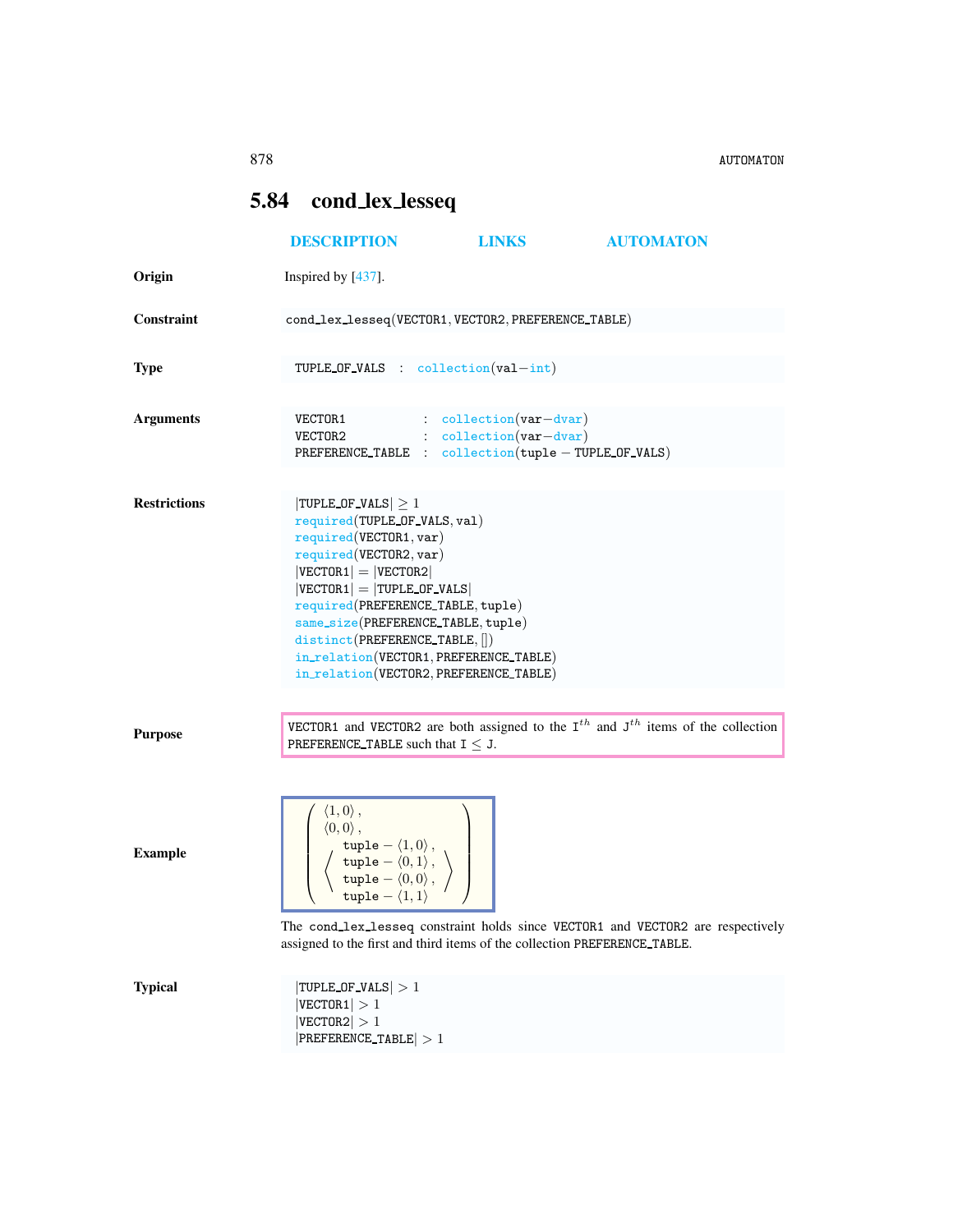<span id="page-1-0"></span>

|                   | 20060416<br>879                                                                                                                                                                                                                                                                                                                                                   |  |  |  |
|-------------------|-------------------------------------------------------------------------------------------------------------------------------------------------------------------------------------------------------------------------------------------------------------------------------------------------------------------------------------------------------------------|--|--|--|
| <b>Symmetries</b> | • Items of VECTOR1, VECTOR2 and PREFERENCE_TABLE.tuple are permutable<br>(same permutation used).<br>• All occurrences of two distinct tuples of values in VECTOR1, VECTOR2 or<br>PREFERENCE TABLE tuple can be swapped; all occurrences of a tuple of val-<br>ues in VECTOR1, VECTOR2 or PREFERENCE_TABLE.tuple can be renamed to any<br>unused tuple of values. |  |  |  |
| <b>Usage</b>      | See cond_lex_cost.                                                                                                                                                                                                                                                                                                                                                |  |  |  |
| See also          | common keyword: cond_lex_cost, cond_lex_greater, cond_lex_greatereq,<br>cond_lex_less(preferences), lex_lesseq(lexicographic order).                                                                                                                                                                                                                              |  |  |  |
|                   | implied by: cond_lex_less.                                                                                                                                                                                                                                                                                                                                        |  |  |  |
| <b>Keywords</b>   | characteristic of a constraint: vector, automaton.                                                                                                                                                                                                                                                                                                                |  |  |  |
|                   | <b>constraint network structure:</b> Berge-acyclic constraint network.                                                                                                                                                                                                                                                                                            |  |  |  |
|                   | <b>constraint type:</b> order constraint.                                                                                                                                                                                                                                                                                                                         |  |  |  |
|                   | <b>filtering:</b> arc-consistency.                                                                                                                                                                                                                                                                                                                                |  |  |  |
|                   | <b>modelling:</b> preferences.                                                                                                                                                                                                                                                                                                                                    |  |  |  |
|                   | <b>symmetry:</b> lexicographic order.                                                                                                                                                                                                                                                                                                                             |  |  |  |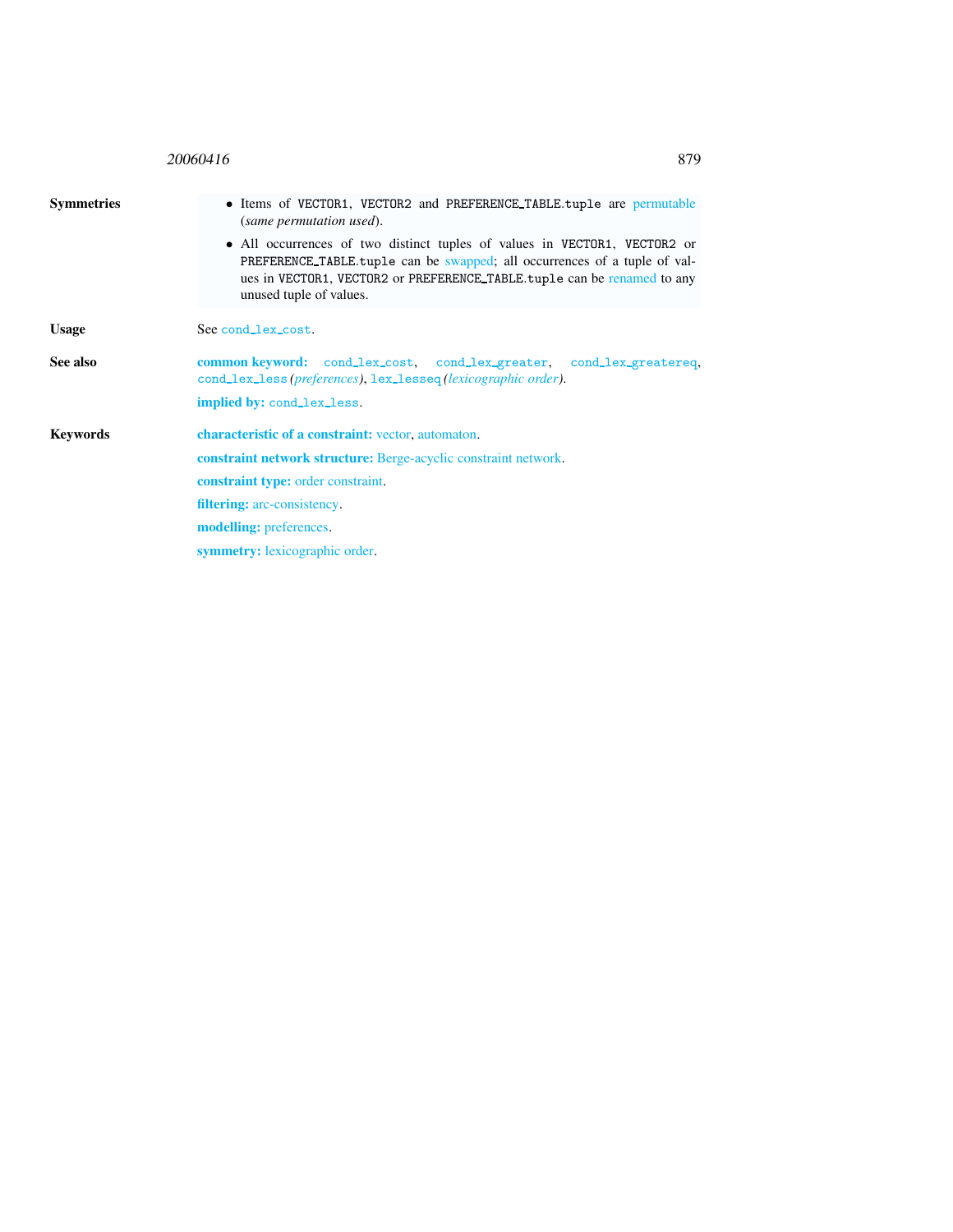Automaton Figure [5.193](#page-2-1) depicts the automaton associated with the preference table of the cond\_lex\_lesseq constraint given in the example. Let  $VAR1_k$  and  $VAR2_k$  respectively be the var attributes of the  $k^{th}$  items of the VECTOR1 and the VECTOR2 collections. Figure [5.194](#page-2-2) depicts the reformulation of the cond lex lesseq constraint. This reformulation uses:

- <span id="page-2-0"></span>• Two occurrences of the automaton depicted by Figure [5.193](#page-2-1) for computing the positions I and J within the preference table corresponding to VECTOR1 and VECTOR2.
- The binary constraint  $I \leq J$ .



Figure 5.193: Automaton associated with the preference table of the cond lex lesseq constraint given in the Example slot

<span id="page-2-1"></span>

<span id="page-2-2"></span>Figure 5.194: Hypergraph of the reformulation corresponding to the cond lex lesseq constraint: it uses two occurrences of the automaton of Figure  $5.193$  and the constraint I  $\leq$  J